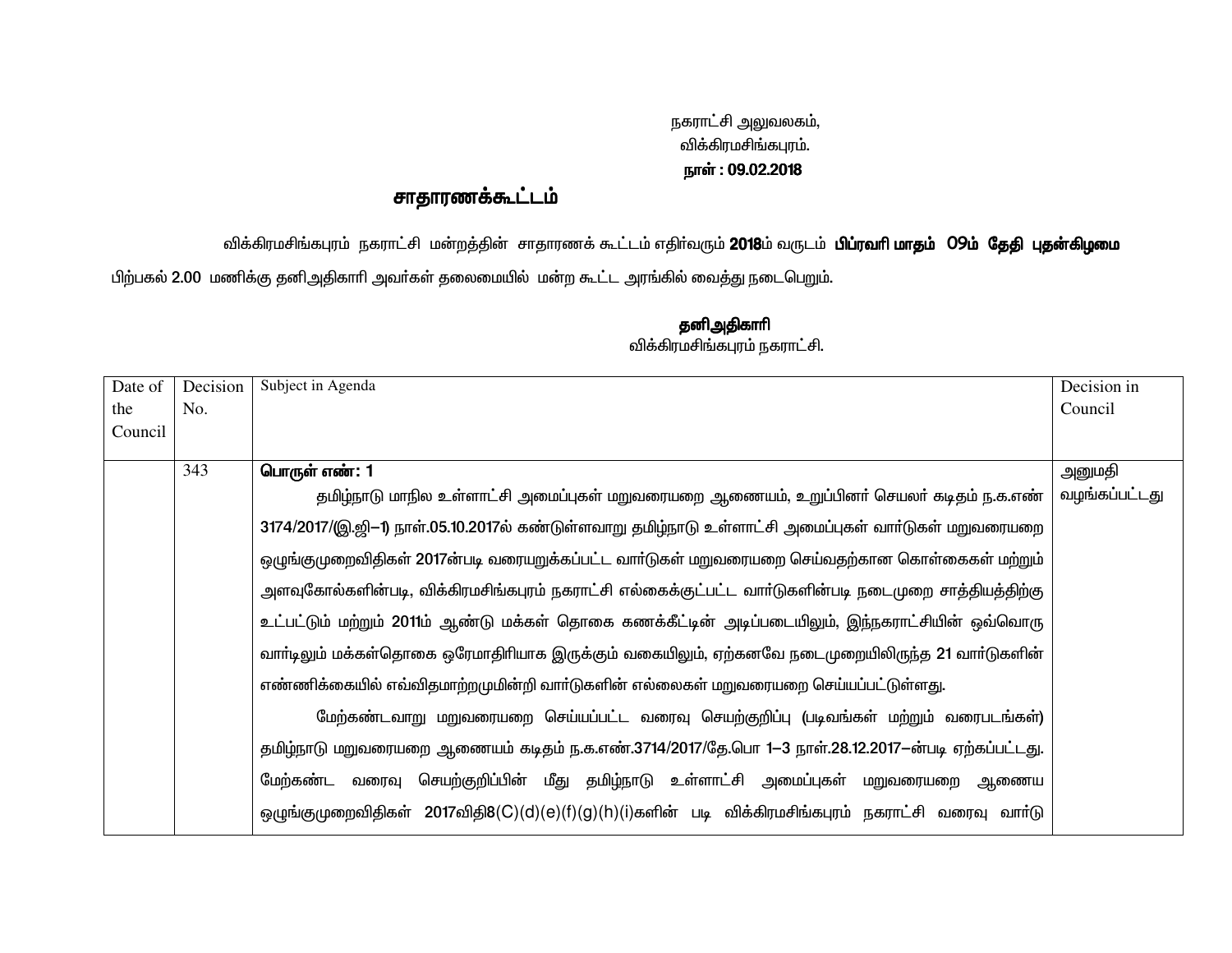|     | அரசியல்<br>கட்சிளின்<br>பிரதிநிதிகள்<br>மீதான<br>பொதுமக்களின்<br>கருத்துக்கள்<br>மற்றும்<br>மறுவரையறை<br>ஆட்சேபனை/கருத்துக்கள் பெறப்பட்டு அவற்றின் மீது உரிய நடவடிக்கை மேற்கொண்டு இறுதியாக மறுவரையறை<br>ஆணையத்தலைவா் அவா்கள் தலைமையில் 08.02.2018 அன்று தூத்துக்குடி மாவட்ட ஆட்சியா் அலுவலக<br>கூட்டரங்கில் வைத்து நடைபெற்ற மண்டல அளவிலான கூட்டத்தில் மேற்கண்ட ஆட்சேபனை/கருத்துகளின் மீது<br>இறுதி முடிவு எடுக்கப்பட்டது. மேற்கண்டவாறு எடுக்கப்பட்ட இறுதி முடிவுகளின் அடிப்படையில் இறு தி வரை<br>வார்டுமறுவரையறை கருத்துரு தயார்செய்யப்பட்டுள்ளது.<br>மேற்கண்ட இறுதி வரைவு வாா்டு மறுவரையறை கருத்துருவினை மேற்படி தமிழ்நாடு உள்ளாட்சி அமைப்பு |                         |
|-----|-----------------------------------------------------------------------------------------------------------------------------------------------------------------------------------------------------------------------------------------------------------------------------------------------------------------------------------------------------------------------------------------------------------------------------------------------------------------------------------------------------------------------------------------------------------------------------------------------------------------------------------------------|-------------------------|
|     | மறுவரையறை ஆணைய ஒழுங்குமுறைவிதிகள் 2017விதி 8(த)(ம)(ை) – களின்படி தமிழ்நாடு மறுவரையறை<br>ஆணையத்திற்கு சமா்பித்து அரசால் இறுதி அறிக்கை வெளியிடுவதற்கான அனைத்து நடவடிக்கைகள்<br>மேற்கொள்வதற்கு மன்றதின் அனுமதி வேண்டப்படுகிறது.<br><u>(ந</u> .க.எண்:929/2018 /இ1)                                                                                                                                                                                                                                                                                                                                                                                |                         |
| 344 | பொருள் எண்: 2<br>விக்கிரமசிங்கபுரம் நகராட்சி குடிநீா் விநியோகத்திற்கு 2018—19ஆம் ஆண்டிற்கு தேவையான பிளீச்சிங்<br>பவுடா் சப்ளை செய்யும் பணிக்கு நகராட்சி பொறியாளா் அவா்களால் தயாா் செய்யப்பட்ட உத்தேச மதிப்பீடு ரூ1.00<br>இலட்சம் மன்றத்தின் பாா்வைக்கும் மேற்கண்ட தொகையினை நகராட்சி பொதுநிதியிலிருந்து செலவு செய்ய<br>அனுமதிக்கும்<br><u>(ந</u> .க.எண்:929/2018 /இ1)                                                                                                                                                                                                                                                                          | அனுமதி<br>வழங்கப்பட்டது |
| 345 | பொருள் எண்: 3<br>விக்கிரமசிங்கபுரம் நகராட்சிக்கு உட்பட்ட 21 வார்டு பகுதிகளில் குடிநீர் விநியோகம் செய்யப்படும் பம்பிங்<br>மெயின் குழாய்கள் மற்றும் பகிா்மான குழாய்களில் ஏற்படும் பழுதுகளான கசிவுகள் உடைப்புகள் ஆகியவற்றை                                                                                                                                                                                                                                                                                                                                                                                                                       | அனுமதி<br>வழங்கப்பட்டது |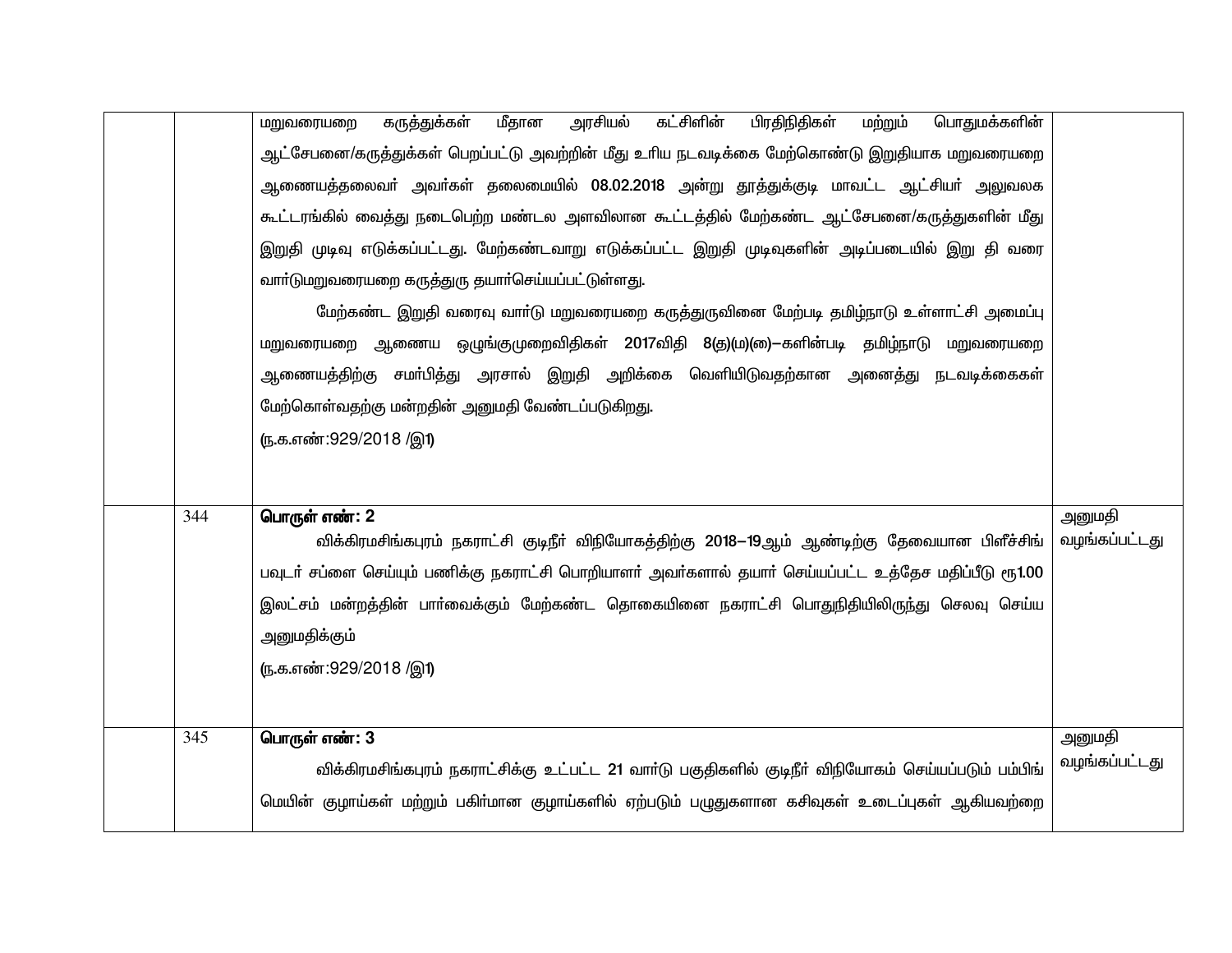|     | 2018–19 ஆம் ஆண்டிற்கு பொது பராமாிப்புபணி மேற்கொண்டு பொதுமக்களுக்கு சீராக குடிநீா் விநியோகம்           |                         |
|-----|-------------------------------------------------------------------------------------------------------|-------------------------|
|     | செய்யும் பொருட்டு தயாா் செய்யபட்ட மதிப்பீடு தொகை ரூ7.20 இலட்சம் மன்றத்தின் அனுமதிக்கும் மேற்கண்ட      |                         |
|     | பணியினை பொதுநிதியில் இருந்து மேற்கொள்ள மன்றத்தின் அனுமதிக்கும்.                                       |                         |
|     | (ந.க.எண்: 929/2018 /இ1)                                                                               |                         |
|     |                                                                                                       |                         |
| 346 |                                                                                                       | அனுமதி                  |
|     | பொருள் எண்:4                                                                                          | வழங்கப்பட்டது           |
|     | விக்கிரமசிங்கபுரம் நகராட்சிக்கு உட்பட்ட 21 வாா்டு பகுதிகளில் உள்ள T5 -(4X24) விளக்குகள் மற்றும்       |                         |
|     | சோடியம் விளக்குகள் 2018—19ம் ஆண்டிற்கு பராமாிப்பு பணி மேற்கொள்வதற்கு தேவையான தெருவிளக்கு உதிாி        |                         |
|     | சாமான்கள் வாங்குவதற்கும் தயாா்செய்யப்பட்ட மதிப்பீடு தொகை ரூ10.00 இலட்சம் மன்றத்தின் அனுமதிக்கும்      |                         |
|     | மேற்கண்ட பணியினை பொதுநிதியில் இருந்து மேற்கொள்ள மன்றத்தின் அனுமதிக்கும்.                              |                         |
|     | (ந.க.எண்: 929/2018 /இ1)                                                                               |                         |
|     |                                                                                                       |                         |
|     |                                                                                                       |                         |
| 347 | பொருள் எண்: 5                                                                                         | அனுமதி<br>வழங்கப்பட்டது |
|     | விக்கிரமசிங்கபுரம் நகராட்சிக்கு உட்பட்ட 21 வாா்டு பகுதிகளில்<br>அமைந்துள்ள<br>குடிநீர்திட்ட           |                         |
|     | மின்மோட்டார்கள், சிறுமின்விசை தொட்டிகள் மற்றும் நகராட்சி கழிப்பறையில் இயக்கப்படும் மின்மோட்டார்களை    |                         |
|     | 2018–19 ஆண்டில் பொது பராமரிப்பு பணி மேற்கொள்ளவும், பழுதுகளை சரி செய்யவும் தயார் செய்யப்பட்ட மதிப்பீடு |                         |
|     | ரூ6.00 இலட்சம் மன்றத்தின் அனுமதிக்கும் மேற்கண்ட பணியினை பொதுநிதியில் இருந்து மேற்கொள்ள                |                         |
|     | மன்றத்தின் அனுமதிக்கும்.                                                                              |                         |
|     | (ந.க.எண்: 929/2018 /இ1)                                                                               |                         |
|     |                                                                                                       |                         |
| 348 | பொருள் எண்: 6                                                                                         | அனுமதி                  |
|     |                                                                                                       |                         |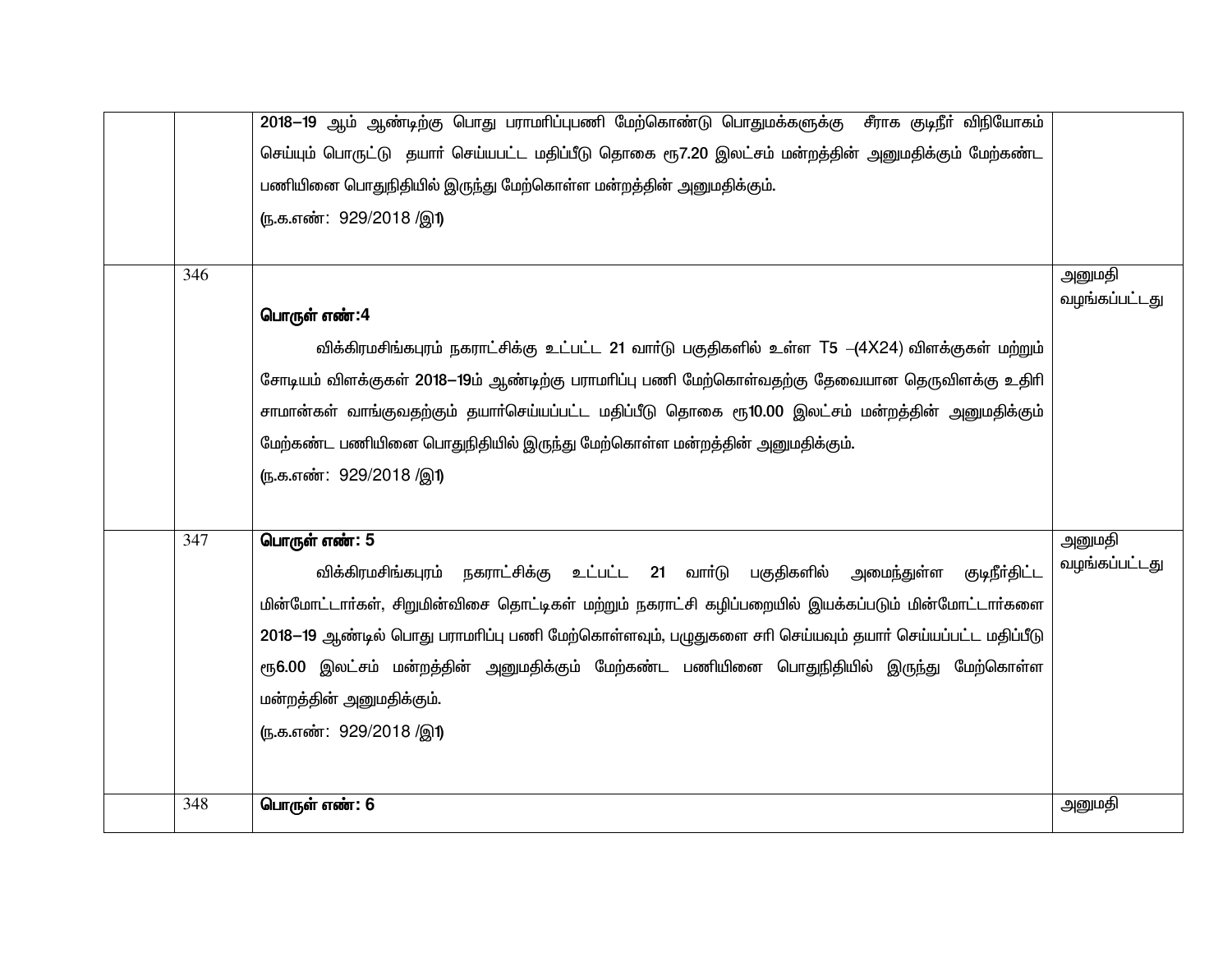|     | விக்கிரமசிங்கபுரம் நகராட்சிக்கு உட்பட்ட 21 வாா்டு பகுதிகளில் அமைந்துள்ள கைப்பம்பு (அடிபம்புகள்)<br>2018—19ஆண்டில் பொது பராமரிப்பு பணி மேற்கொள்ளவும், பழுதுகளை சரி செய்யவும் தயார் செய்யப்பட்ட மதிப்பீடு<br>ரூ2.00 இலட்சம் மன்றத்தின் அனுமதிக்கும் மேற்கண்ட பணியினை பொதுநிதியில் இருந்து மேற்கொள்ள<br>மன்றத்தின் அனுமதிக்கும்.<br>(ந.க.எண்: 929/2018 /இ1)                                                                                                                    | வழங்கப்பட்டது           |
|-----|-----------------------------------------------------------------------------------------------------------------------------------------------------------------------------------------------------------------------------------------------------------------------------------------------------------------------------------------------------------------------------------------------------------------------------------------------------------------------------|-------------------------|
| 349 | பொருள் எண்: 7<br>விக்கிரமசிங்கபுரம் நகராட்சி குடிநீா் விநியோகத்திற்கு 2018—19ஆண்டிற்கு 100கி.கி கொள்ளவு உள்ள<br>குளோரின் கேஸ் சிலிண்டர்கள் சப்ளை செய்ய தயார் செய்யபட்ட மதிப்பீடு ரூ9,60,000/— மன்றத்தின் பார்வைக்கும்<br>மேற்கண்ட தொகையினை நகராட்சி பொதுநிதியிலிருந்து செலவு செய்ய அனுமதிக்கும்<br>(ந.க.எண்: 929/2018 /இ1)                                                                                                                                                  | அனுமதி<br>வழங்கப்பட்டது |
| 350 | பொருள் எண்:8<br>விக்கிரமசிங்கபுரம் நகராட்சி பொறியியல் பிரிவிற்கு சொந்தமான ஈப்பு வாகனம் TN 76 T 9612<br>என்ற வாகனத்தில் ஆயில் மாற்றுதல், வீல் அலெய்மெண்ட், வாட்டா் சா்வீஸ், கூல் அன்ட்வாட்டா் மாற்றுதல்,<br>இன்டீரியா் கிளினிங் வாகனத்தை சா்வீஸ்<br>பிரேக்செக்கப், சைடுமக்காடு<br>பணி செய்த வகைக்காக<br>அங்கீகரிக்கப்பட்ட நிறுவனமான கோடை காா்ஸ் பிரைவேட் லிமிடெட், பாளையங்கோட்டை என்ற நிறுவனத்திற்கு<br>ரூ21,342/-யை வழங்க மன்றத்தின் அனுமதிக்கு<br>(ந.க.எண்: 1077/2018 /இ1) | அனுமதி<br>வழங்கப்பட்டது |
| 351 | பொருள் எண்:9<br>விக்கிரமசிங்கபுரம் நகராட்சி பொறியியல் பிரிவிற்கு சொந்தமான ஈப்பு வாகனம் TN 76 T 9612                                                                                                                                                                                                                                                                                                                                                                         | அனுமதி<br>வழங்கப்பட்டது |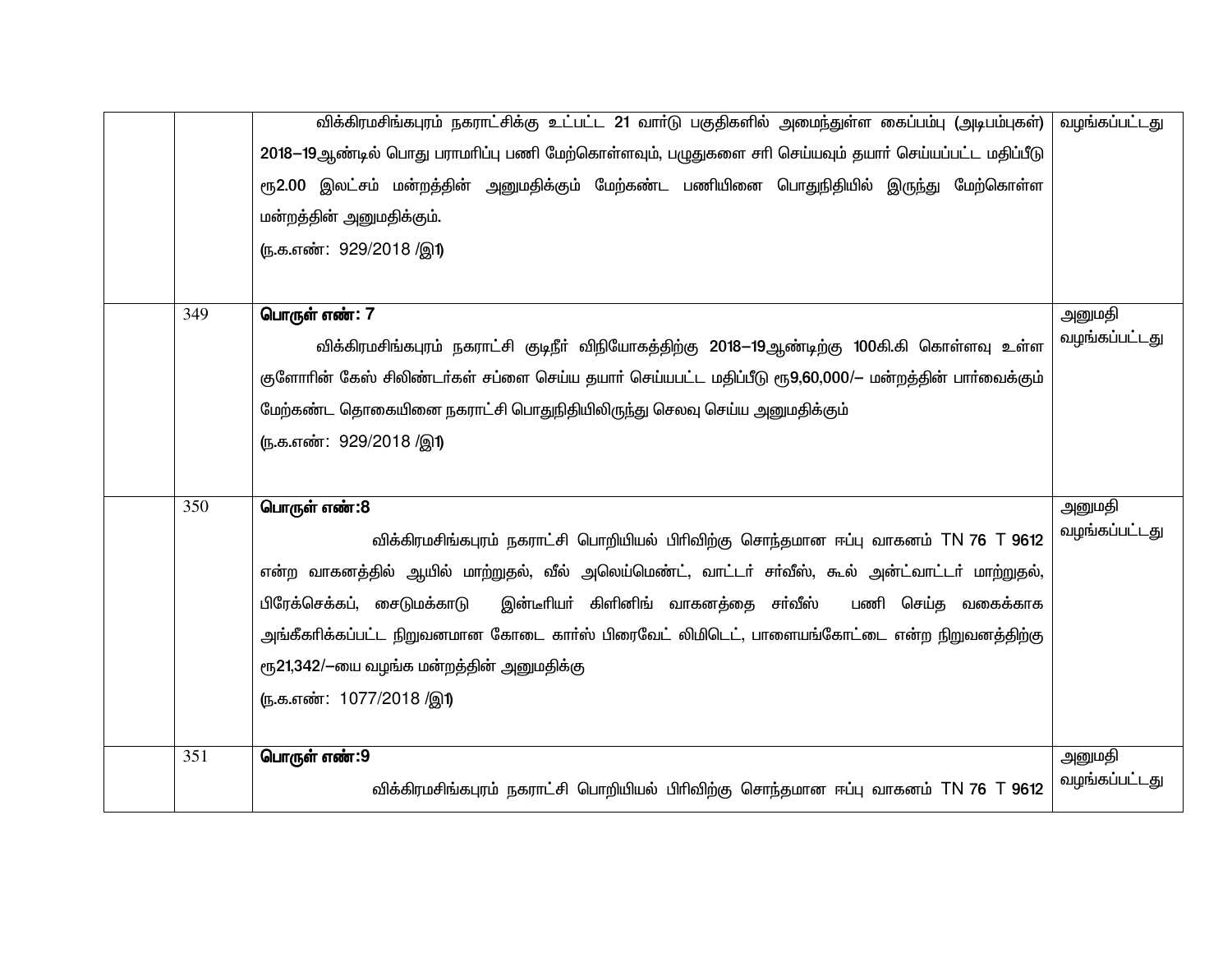|     | என்ற வாகனத்தில் ஆயில் மாற்றுதல், வீல் அலெய்மெண்ட், வாட்டா் சா்வீஸ், கூல் அன்ட்வாட்டா் மாற்றுதல்,<br>பிரேக்செக்கப், சைடுமக்காடு<br>இன்டீரியா் கிளினிங் வாகனத்தை சா்வீஸ்<br>பணி செய்த வகைக்காக<br>அங்கீகரிக்கப்பட்ட நிறுவனமான கோடை காா்ஸ் பிரைவேட் லிமிடெட், பாளையங்கோட்டை என்ற நிறுவனத்திற்கு<br>ரூ21,342/-யை வழங்க மன்றத்தின் அனுமதிக்கு<br>(ந.க.எண்: 1077/2018 /இ1) |                         |
|-----|----------------------------------------------------------------------------------------------------------------------------------------------------------------------------------------------------------------------------------------------------------------------------------------------------------------------------------------------------------------------|-------------------------|
|     |                                                                                                                                                                                                                                                                                                                                                                      |                         |
| 352 | பொருள் எண்:10<br>விக்கிரமசிங்கபுரம் நகராட்சிக்கு புதிதாக வாங்கப்பட்டுள்ள ஈப்பு வாகனத்திற்கு உதிரி சாமான்கள்<br>(Extra Fitting) பொருத்த குறைவான விலைப்புள்ளி கொடுத்துள்ள Fatima Agencies திருநெல்வேலி<br>நிறுவனத்திற்கு வேலை உத்திரவு வழங்கவும் செலவினம் ரூ36,350/—ஐ பொதுநிதியிலிருந்து மேற்கொள்ள                                                                     | அனுமதி<br>வழங்கப்பட்டது |
|     | மன்றத்தின் அனுமதிக்கு<br>(ந.க.எண்: 410/2016 /இ1)                                                                                                                                                                                                                                                                                                                     |                         |
| 353 | பொருள் எண்:11<br>விக்கிரமசிங்கபுரம் நகராட்சி புதிதாக வாங்கப்பட்டுள்ள ஈப்பு வாகனத்திற்கு United India<br>Insurance Company Limited மூலம் காப்பீடு செய்வதற்கு Primium தொகை ரூ17,608/- United India<br>Insurance Company Limitedக்கு செலுத்த மன்றத்தின் அனுமதிக்கு<br>(ந.க.எண்: 410/2016 /இ1)                                                                           | அனுமதி<br>வழங்கப்பட்டது |
| 354 | பொருள் எண்:12<br>விக்கிரமசிங்கபுரம் நகராட்சியில் பொதுநிதி 2017—18ன் கீழ் 10வது வாா்டு குறிஞ்சிமலா் தெற்கு தெருவில்                                                                                                                                                                                                                                                   | அனுமதி<br>வழங்கப்பட்டது |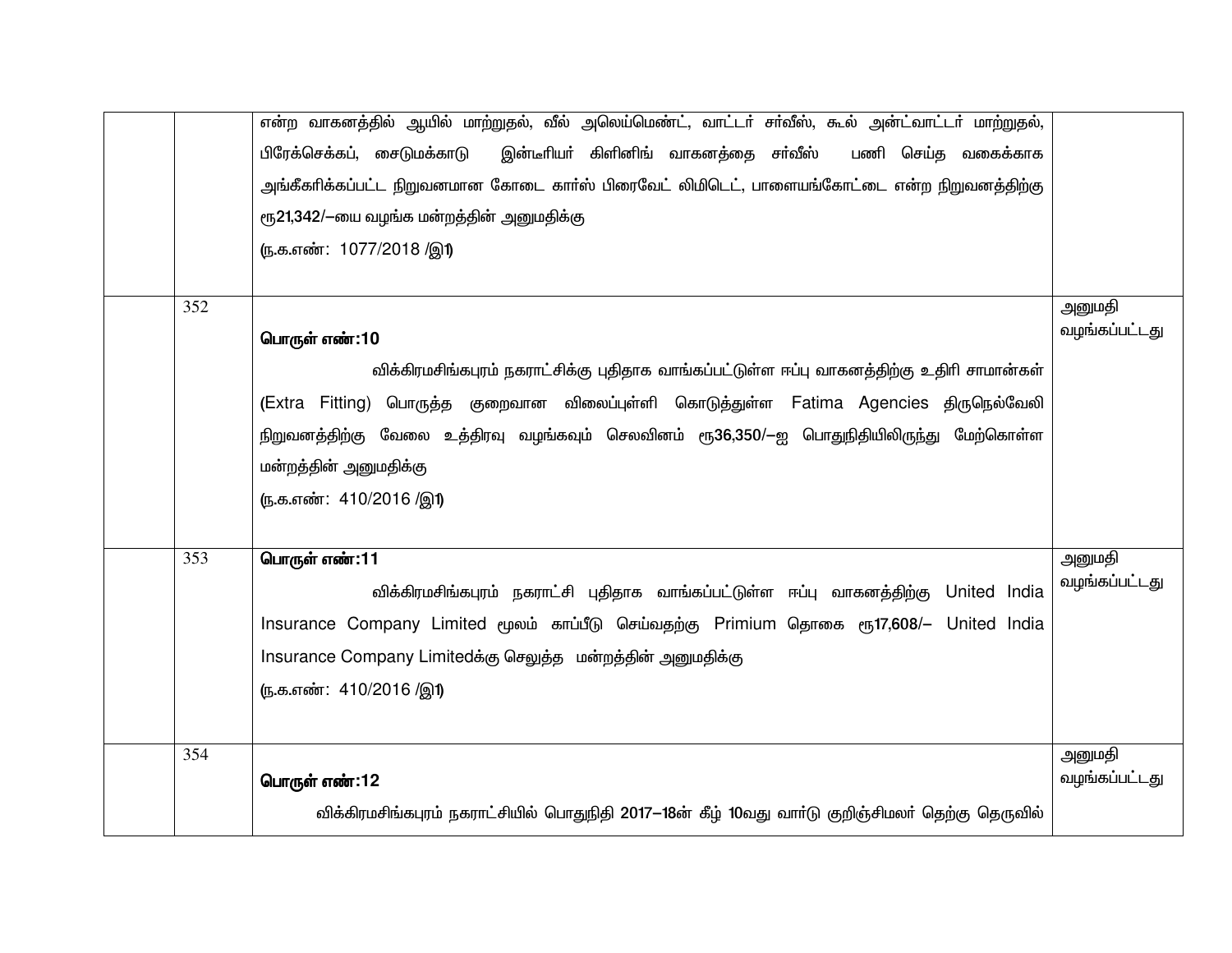|     | பேவா்பிளாக்சாலை அமைக்கும் பணியை தோ்வு செய்தும் அப்பணிக்கு நகராட்சி பொறியாளா் அவா்களால் தயாா்             |                |
|-----|----------------------------------------------------------------------------------------------------------|----------------|
|     | செய்யப்பட்ட மதிப்பீடு ரூ10.00இலட்சம் மன்றத்தின் பாா்வைக்கும் மேற்படி பணியினை நகராட்சி பொதுநிதியிலிருந்து |                |
|     | மேற்கொள்ளவும் மன்றத்தின் அனுமதிக்கு                                                                      |                |
|     | <u>ரு.க.எண்929/2018/இ1)</u>                                                                              |                |
|     |                                                                                                          |                |
| 355 | பொருள் எண்:13                                                                                            | அனுமதி         |
|     | விக்கிரமசிங்கபுரம் நகராட்சியில் பொதுநிதி 2017—18ன் கீழ் நகராட்சிக்கு பாத்தியபட்ட பழத்தோட்டத்தில்         | வழங்கப்பட்டது  |
|     | VERMI COMPOST அமைக்கும் பணியை தேர்வு செய்தும் அப்பணிக்கு நகராட்சி பொறியாளர் அவர்களால் தயார்              |                |
|     | செய்யப்பட்ட மதிப்பீடு ரூ2.50இலட்சம் மன்றத்தின் பார்வைக்கும் மேற்படி பணியினை நகராட்சி பொதுநிதியிலிருந்து  |                |
|     | மேற்கொள்ளவும் மன்றத்தின் அனுமதிக்கு                                                                      |                |
|     | <u>ரு.க.எண்929/2018/இ1)</u>                                                                              |                |
|     |                                                                                                          |                |
| 356 | பொருள் எண்:14                                                                                            | பார்வையிட்டு   |
|     | விக்கிரமசிங்கபுரம்<br>நகராட்சிக்கு<br>சொந்தமான<br>தினசரி<br>சந்தை<br>கடைகள்                              | பதிவு          |
|     | 9,13,27,30,31,32,33,34,35,36,37,39,40,41,43,45,49,50 மற்றும் 51 ஆகிய கடைகளை 05.02.2018<br>அன்று ஏலம்     | செய்யப்பட்டது. |
|     | நடத்தப்பட்டதில் கடை எண் 49 மட்டும் ஒப்பந்தபுள்ளி பெறப்பட்டது. மற்ற கடைகளுக்கு எவரும் ஏலப்பொறுப்பு        |                |
|     | தொகை செலுத்தவில்லை மேற்கண்ட கடைகளை 2012 முதல் தற்போது வரை சுமாா் 70 முறைக்கு மேல் ஏலம்                   |                |
|     | விடப்பட்டது. எவரும் ஏலத்தில் கலந்து கொள்ளவில்லை எனவே இந்நகராட்சிக்கு நிதியுழப்பு ஏற்படாதவண்ணம்           |                |
|     | கடை எண் 49 கடைக்கு கீழ்கண்டவாறு ஒப்பந்தபுள்ளியினை மன்றத்தின் பார்வைக்கு.                                 |                |
|     |                                                                                                          |                |
|     |                                                                                                          |                |
|     |                                                                                                          |                |
|     |                                                                                                          |                |
|     |                                                                                                          |                |